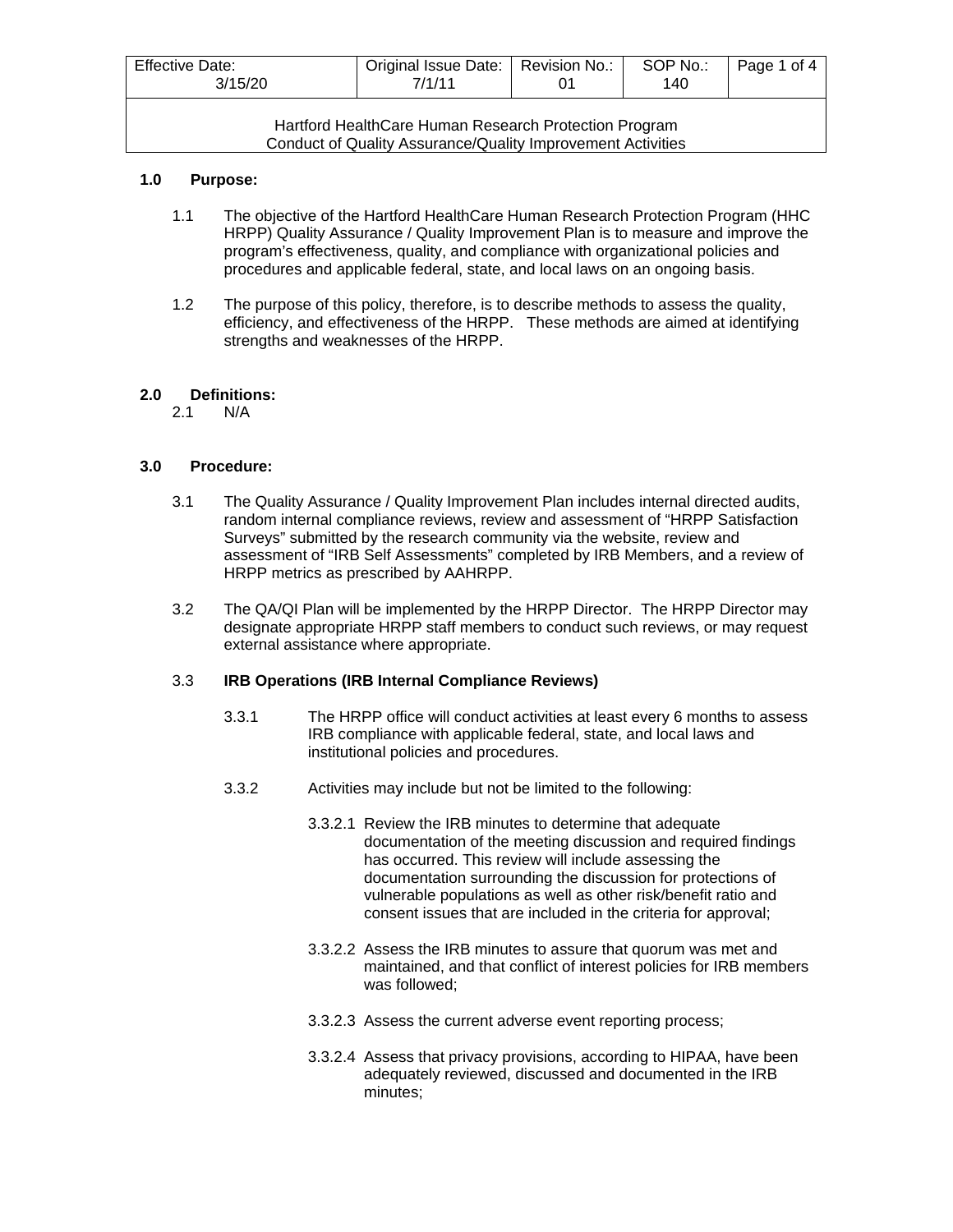| <b>Effective Date:</b><br>3/15/20 | Original Issue Date:   Revision No.:<br>7/1/11 | SOP No.:<br>140 | Page 2 of 4 |
|-----------------------------------|------------------------------------------------|-----------------|-------------|
|                                   |                                                |                 |             |

Hartford HealthCare Human Research Protection Program Conduct of Quality Assurance/Quality Improvement Activities

- 3.3.2.5 Evaluate the continuing review discussions to assure they are substantive and meaningful and that no lapse has occurred since the previous IRB review (or that if a lapse occurred, no research activities took place);
- 3.3.2.6 Observation of IRB meetings or other related activities;
- 3.3.2.7 Review IRB files to assure retention of appropriate documentation and consistent organization of the IRB file according to current policies and procedures;
- 3.3.2.8 Review the IRB database to assure all fields are completed accurately;
- 3.3.2.9 Verification of IRB approvals for collaborating institutions or external performance sites;
- 3.3.2.10 Other monitoring or auditing activities deemed appropriate by the IRB and HRPP.
- 3.3.3 The HRPP Director will review the results of internal IRB compliance reviews with the IRB Chair. If any deficiencies are noted in the review, a corrective action plan will be developed by the HRPP Director and IRB Chair and approved by the Institutional Official (IO). The HRPP Director will have responsibility for implementing the corrective action plan, the results of which will be evaluated by the Institutional Official.

#### 3.4 **Research Community Feedback**

- 3.4.1 The "HRPP Satisfaction Survey" is available on the Research website. Researchers can submit feedback via the surveys anonymously.
- 3.4.2 The "HRPP Satisfaction Survey" is designed to assess content areas such as HRPP Staff service excellence and expertise, efficiency and timeliness of IRB reviews, website ease of use, and adequacy of educational offerings.
- 3.4.3 Feedback from surveys will be reviewed periodically, at least quarterly.

#### 3.5 **IRB Member Self-Assessment Surveys**

- 3.5.1 IRB Chairs, members, and alternates who attended meetings during the evaluation period will complete an evaluation checklist once a year, which includes a self-evaluation section on their performance.
- 3.5.2 Other content areas on this "IRB Self-Assessment: IRB Members" include:
	- 3.5.2.1 Conduct of IRB Meetings
	- 3.5.2.2 Administrative staff
	- 3.5.2.3 IRB Chairman
	- 3.5.2.4 Committee Members
	- 3.5.2.5 Meeting Environment
	- 3.5.2.6 Institutional Support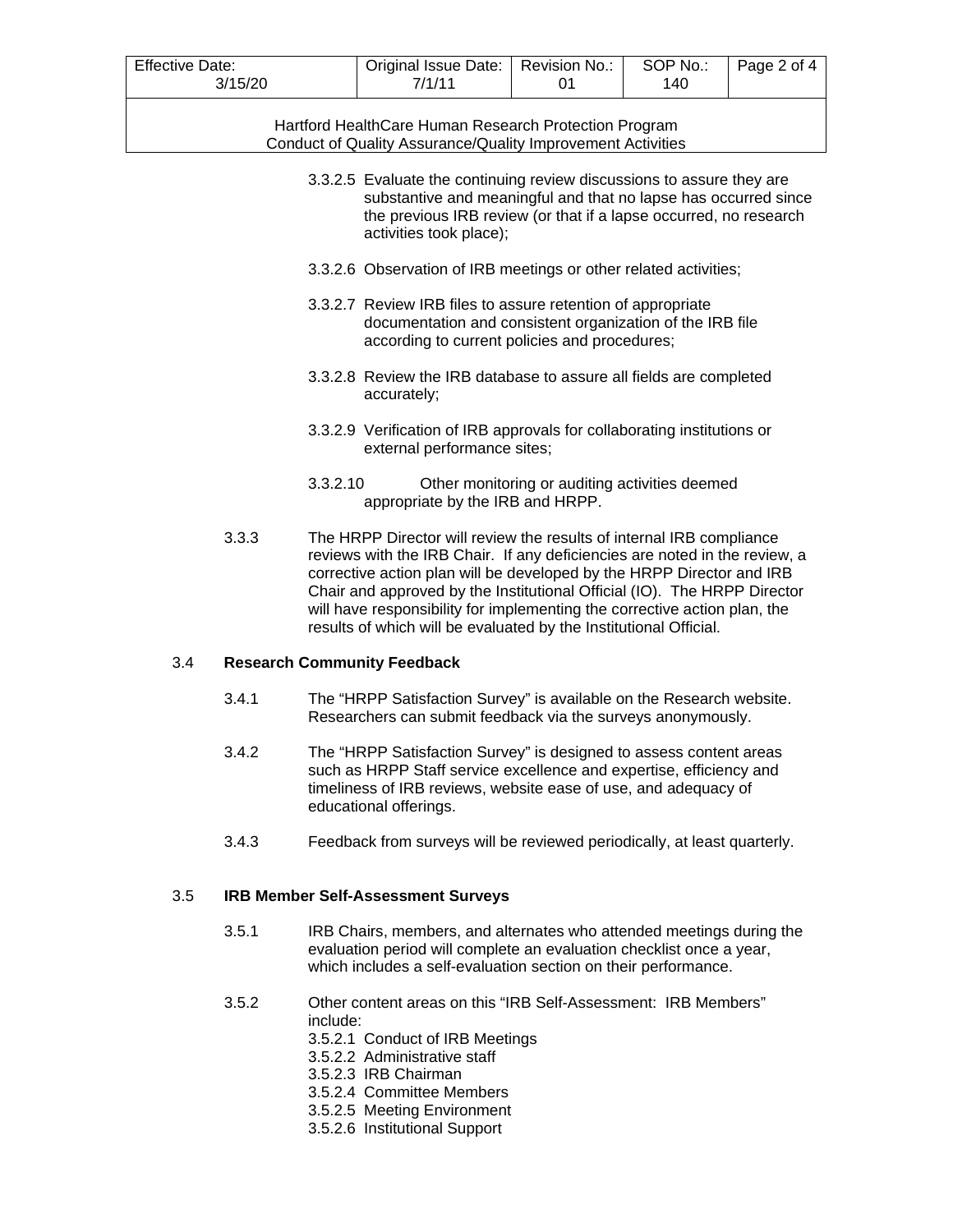| <b>Effective Date:</b><br>3/15/20 | Original Issue Date:   Revision No.:<br>7/1/11 | SOP No.:<br>140 | Page 3 of 4 |
|-----------------------------------|------------------------------------------------|-----------------|-------------|
|                                   |                                                |                 |             |

Hartford HealthCare Human Research Protection Program Conduct of Quality Assurance/Quality Improvement Activities

- 3.5.2.7 Future Direction
- 3.5.3 These will be reviewed by the HRPP Director. Results, issues, and trends will be shared with the HRPP Staff, IRB Chair, Members, and the IO, as applicable.
- 3.5.4 Corrective measures will be taken as necessary. These may involve education or development and implementation of new processes.

#### 3.6 **Assessment of "Metrics" and Volumes**

- 3.6.1 Metrics, as prescribed by the Association for the Accreditation of Human Research Protection Programs (AAHRPP), will be tracked, assessed, and reported yearly.
- 3.6.2 The following metrics will be measured:
	- 3.6.2.1 Number of active protocols (exempt, expedited, full board)
	- 3.6.2.2 Number of FTEs dedicated to IRB and HRPP functions
	- 3.6.2.3 Dollars allocated to the HRPP and IRB
	- 3.6.2.4 Numbers of investigators and research staff
	- 3.6.2.5 Mean number of days from submission to review and approval for new studies for full board and expedited
	- 3.6.2.6 Mean number of days from submission to exempt determination
	- 3.6.2.7 Percentage of protocols disapproved by the IRB
	- 3.6.2.8 Number of protocol deviations
	- 3.6.2.9 Number of complaints from research participants received
	- 3.6.2.10 Number of cases of alleged non-compliance investigated
	- Number of determinations of serious non-compliance
	- 3.6.2.12 Number of determinations of continuing non-compliance
	- 3.6.2.13 Number of unanticipated problems investigated
	- Number of unanticipated problems involving risks to
	- participants or others<br>3.6.2.15 Number of "fo
	- 3.6.2.15 Number of "for cause" audits of investigator protocols Number of random audits of investigator protocols
	- 3.6.2.17 Number of "for cause" audits of IRB records conducted
	- 3.6.2.18 Number of random audits of IRB records conducted
	- 3.6.2.19 Number of FDA inspections of investigators or the IRB(s)
- 3.6.3 Several of these measures, "turnaround times" for example, will be assessed more frequently. They will be discussed at the monthly H3W meeting in conjunction with tracking of other Research Institute metrics.
- 3.6.4 Metrics will be used to assess the overall HRPP program to determine if the resources needed to implement the program and provide continuing education to investigators, research staff, and IRB members are adequate.
- 3.6.5 Examination of trends will be utilized to determine exactly where changes are needed or more education is in order.
- 3.6.6 The HRPP Director will complete Table 2 of the AAHRPP "Annual Report Form". This table allows for a comparison of performance on specific elements of the HRPP program between the current and previous year.